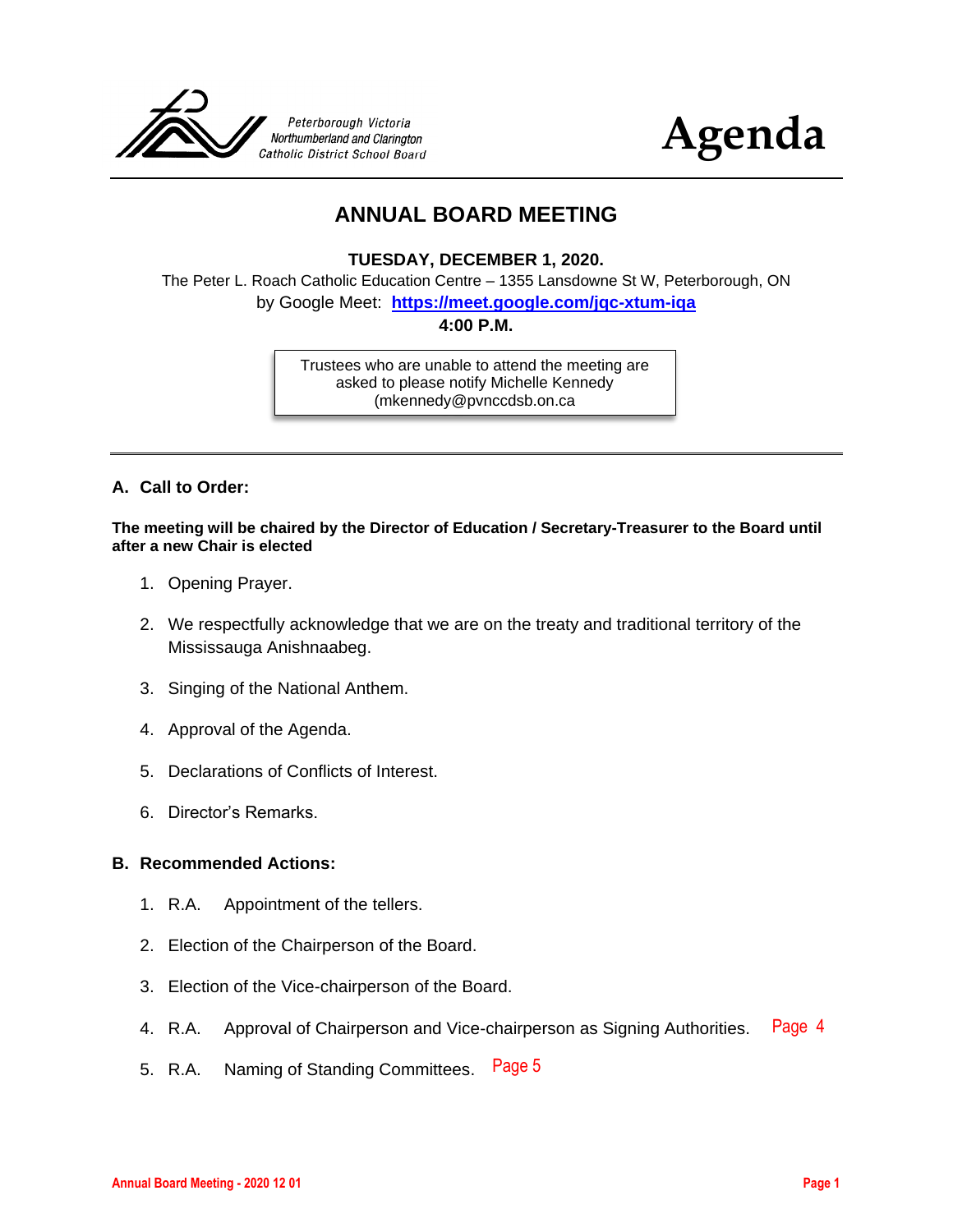- 6. Election of Standing Committee Chairpersons.
	- a. Committee-of-the-Whole.
	- b. Policy Development Committee.
- 7. Election of Board Representation to Various Committees.
	- a. Chairperson's Committee. (December 1, 2020 to November 30, 2021.)
	- b. Faith and Equity Advisory Committee. (December 1, 2020 to November 30, 2022.)
	- c. Catholic Parent Engagement Committee. (December 1, 2020 to November 30, 2021.)
	- d. First Nations, Métis and Inuit Advisory Committee (December 1, 2020 to November 30, 2022.)
	- e. French as a Second Language Committee. (December 1, 2020 to November 30, 2022.)
	- f. Accessibility for All Committee. (December 1, 2020 to November 30, 2022.)
	- g. Supervised Alternative Learning Committee. (December 1, 2020 to November 30, 2021.)
- 8. R.A. Destroying of the Ballots. [Page 6](#page-5-0)

#### **C. Future Meetings and Events:**

- 1. Board Meeting:
	- a. Board Meeting Open Session, December 15, 2020, 6:30 p.m. (In-camera Session, 6:00 p.m.)
- 2. Standing Committee Meetings: (Listed in chronological order.)
	- a. Chairperson's Committee, December 7, 2020, 4:30 p.m.
	- b. Committee-of-the-Whole, December 7, 2020, 6:30 p.m.
	- c. Policy Development Committee, February 2, 2021, 6:30 p.m.
- 3. Other Committee Meetings: (Listed in chronological order.)
	- a. First Nation Métis and Inuit Advisory Committee, December 8, 2020, 6:30 p.m.
	- b. Student Council Liaison Committee, December 15, 2020, 4:15 p.m.
	- c. STSCO Governance Committee, January 13, 2021, 3:00 p.m.
	- d. Special Education Advisory Committee, January 14, 2021, 6:30 p.m.
	- e. Accessibility for All Committee, February 2, 2021, 1:00 p.m.
	- f. Faith and Equity Advisory Committee, February 11, 2021, 6:30 p.m.
	- g. Catholic Parent Engagement Committee, February 17, 2021, 6:30 p.m.
	- h. French as a Second Language Advisory Committee, April 21, 2021, 4:30 p.m.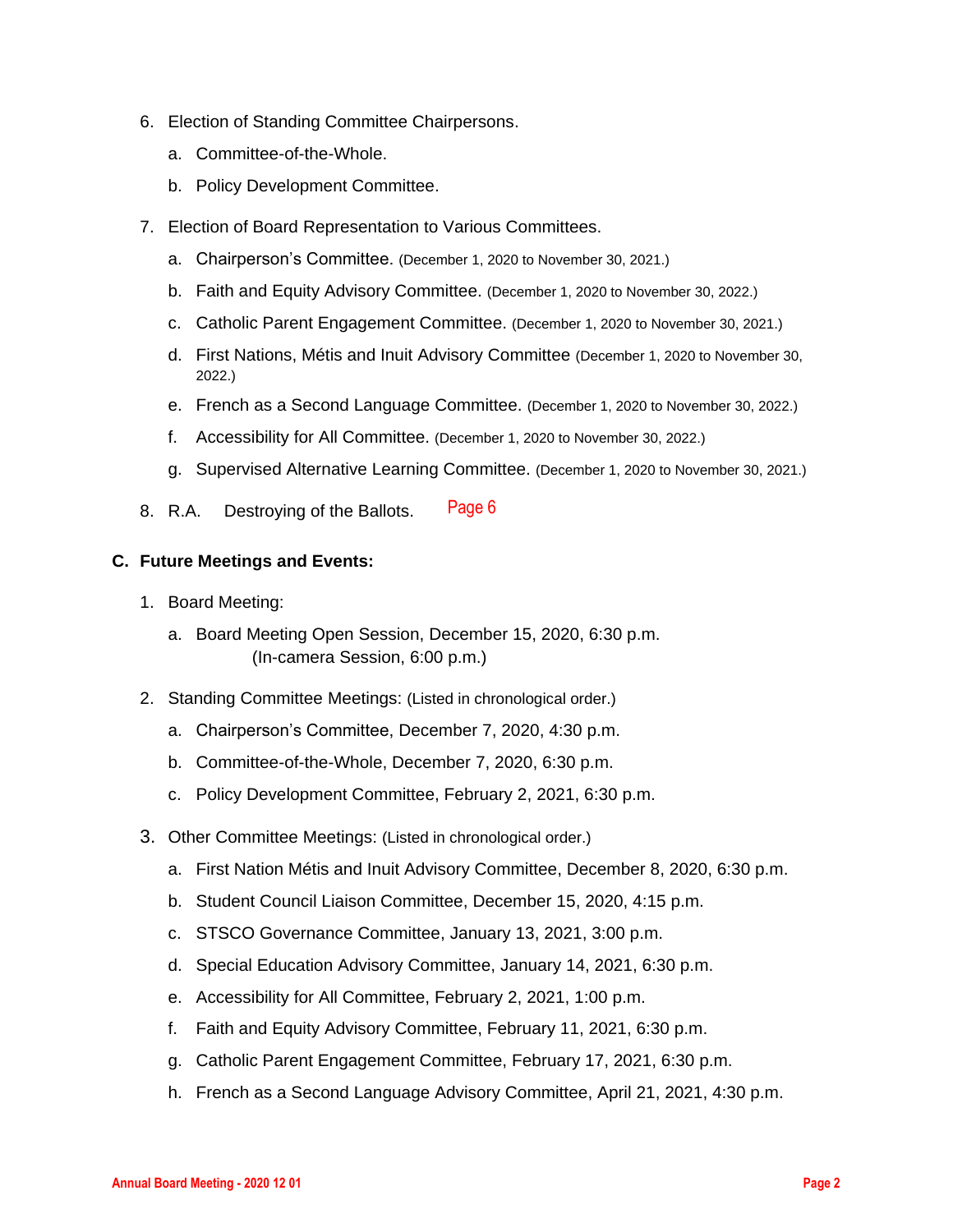- i. Audit Committee, TBA.
- j. Supervised Alternative Learning Committee, TBA.
- 4. Board Events:
	- a. Ontario Catholic School Trustees' Association Catholic Trustees Seminar, January 16, 2021.
	- b. Catholic Education Week, May 2-7, 2021.
	- c. CPEC Parent Engagement Event, May 19, 2021.

#### **D. Conclusion**:

- 1. Closing Prayer.
- 2. Adjournment.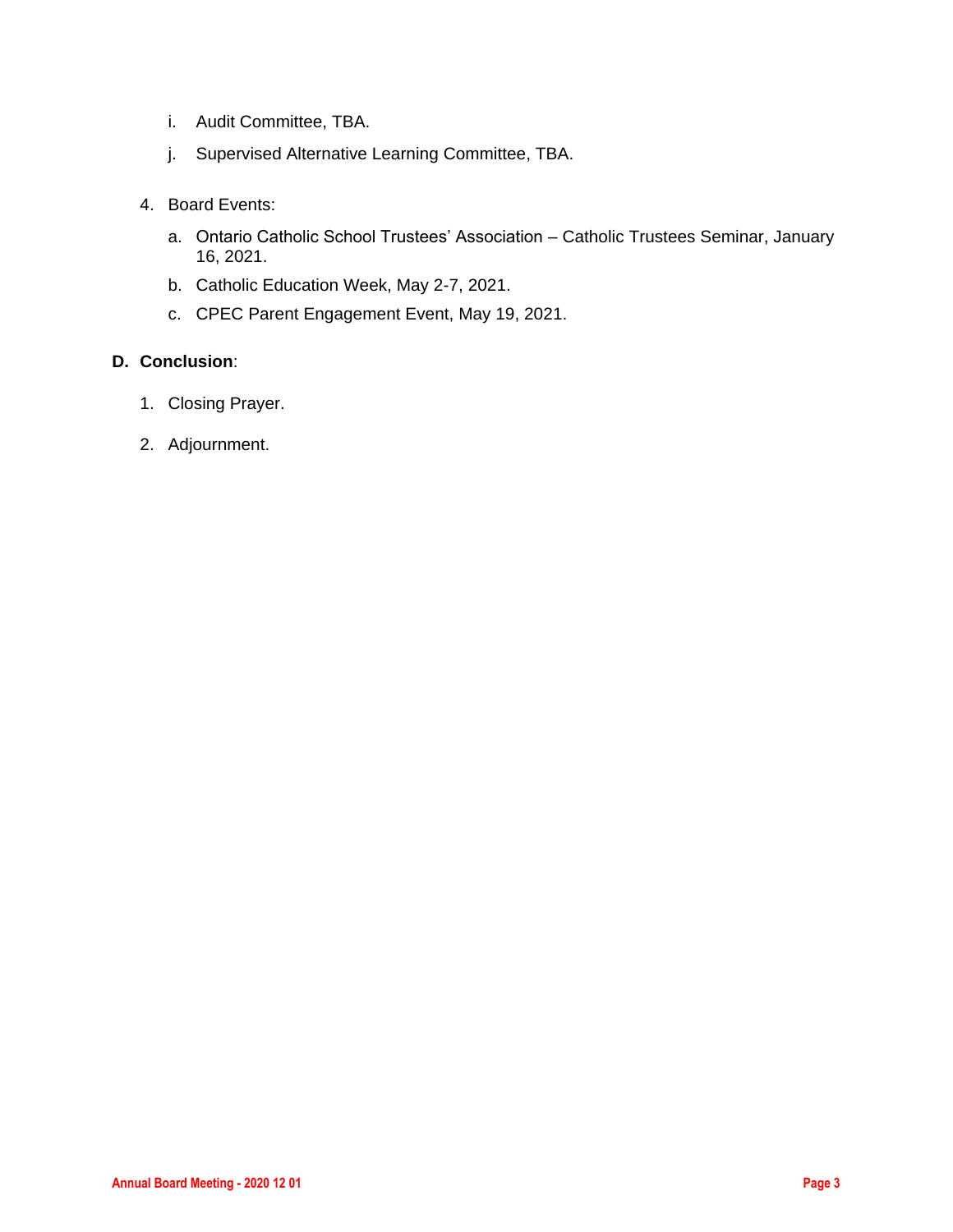# <span id="page-3-0"></span>**Approval of Chairperson and Vice-chairperson as Signing Authorities.**

| R.A. | that the Chairperson, (name)          | and           |
|------|---------------------------------------|---------------|
|      | Vice-chairperson, $_{(name)}$         | , be approved |
|      | as signing authorities for the Board. |               |

November 9, 2020 Chairperson's Committee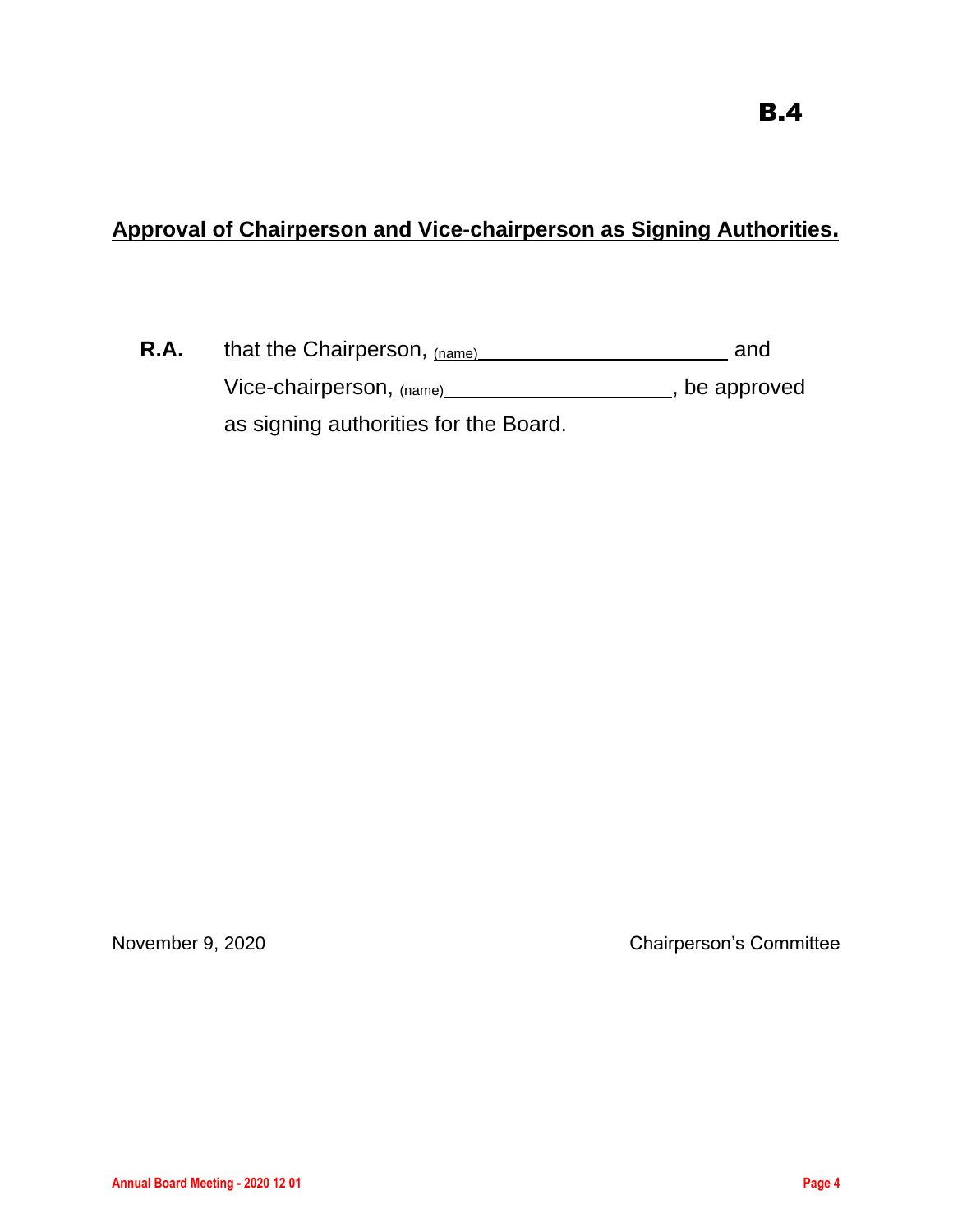# <span id="page-4-0"></span>**Naming of the Standing Committees.**

**R.A.** that the following Standing Committees be approved for 2020-2021: Chairperson's Committee, Committee-of-the Whole, and Policy Development Committee.

November 9, 2020 Chairperson's Committee